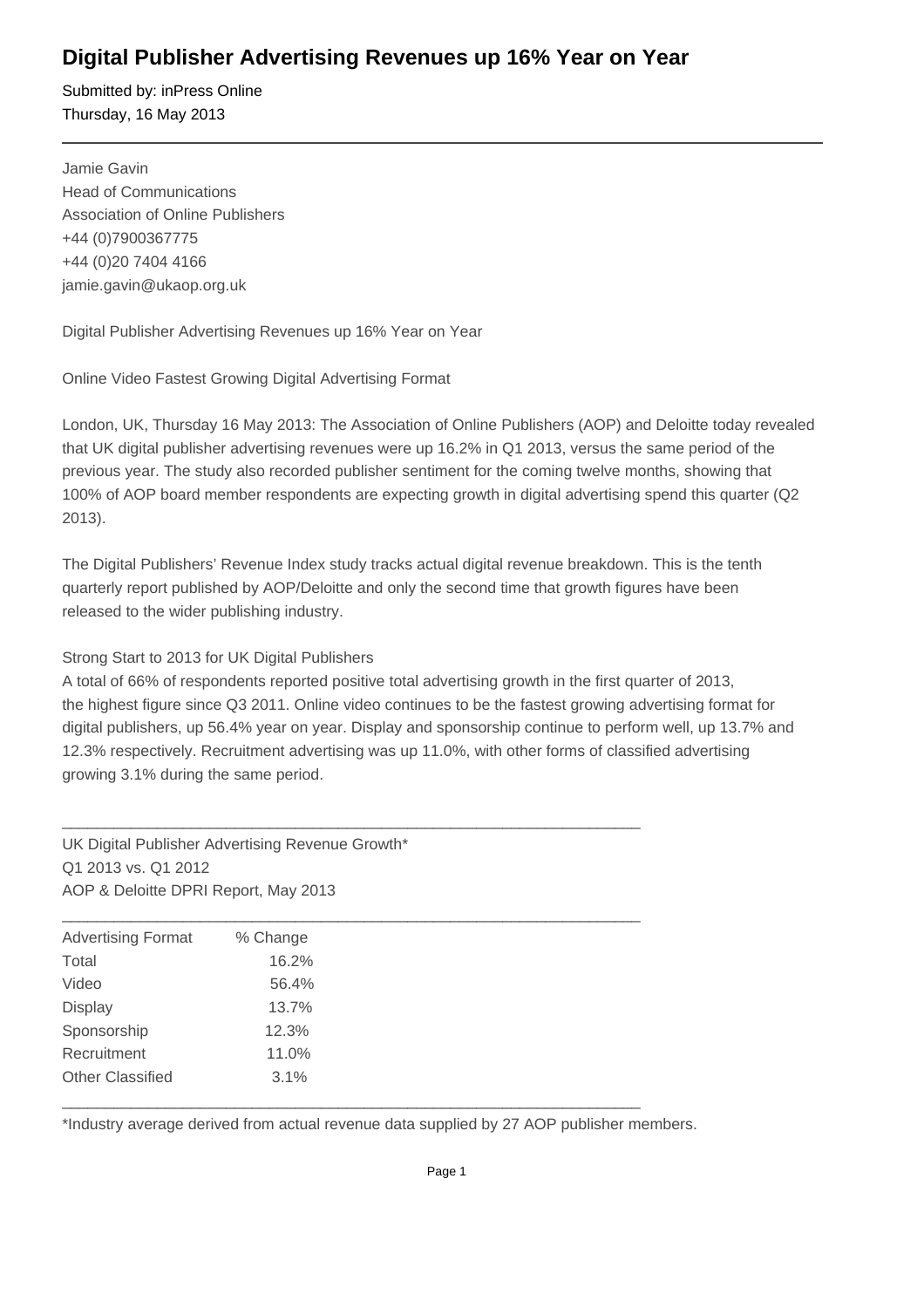Year-on-year B2C growth increased to 20.0 % in Q1 2013, compared to 8.7% in Q1 2012. In comparison, B2B growth stood at 2.1% this quarter, down from 6.0% in the same quarter last year. This difference was driven by a slowdown in growth for display advertising for the B2B group.

"Despite taking a fairly cautious view of growth earlier in the year, Q1 results actually indicate a strong upside for publishers," said Tim Cain, head of research & insight for the Association of Online Publishers. "This has fuelled a more positive expectation for the coming twelve months. Both display formats and recruitment advertising have contributed to a strong Q1 performance"

"Year-on-year growth for Q1 2013 is double what we saw for the same quarter last year," said Howard Davies, Deloitte media partner. "We're starting to see greater optimism across the market and the digital advertising industry continues to grow strongly as new formats and concepts become embedded. The differences between B2B and B2C sectors are perhaps starker than some would expect but probably reflect the shift in the B2B sector towards more data driven revenues."

### Sentiment Index

The AOP Digital Publishers Revenue Index Report (DPRI), carried out by Deloitte, is complemented by the AOP Sentiment Index Report, which questions AOP board members on how they anticipate the market to perform over the coming twelve months.

Notably, 100% of AOP board members who responded expect growth in digital advertising spend this quarter (Q2 2013). The majority (92.3%) selected 'Advertising revenue growth' as a high priority for their business over the next twelve months, up from 78.9% in Q1 2012. Expectations for growth also appear to be shifting back towards the traditionally high performing advertising sectors, with AOP board members expecting to see highest increases in the FMCG, Retail, Telecoms, and Automotive advertising sectors over the coming twelve months.

AOP Sentiment Index Gauging Digital Publisher Confidence & Priorities over the next 12 Months\* Published in Conjunction with the Digital Publishers Revenue Index (DPRI), May 2013

### Sentiment (% AOP Board Members)

Expect growth in digital advertising spend this quarter (2013) (100.0%) Selected advertising revenue growth as a high priority for their business (92.3%) Selected non-advertising revenue growth as a high priority for their business (76.9%) Selected cost reduction as a high priority of their business (30.8%) Selected new products/services as a high priority for their business (33.3%)

 $\_$  ,  $\_$  ,  $\_$  ,  $\_$  ,  $\_$  ,  $\_$  ,  $\_$  ,  $\_$  ,  $\_$  ,  $\_$  ,  $\_$  ,  $\_$  ,  $\_$  ,  $\_$  ,  $\_$  ,  $\_$  ,  $\_$  ,  $\_$  ,  $\_$ 

 $\_$  ,  $\_$  ,  $\_$  ,  $\_$  ,  $\_$  ,  $\_$  ,  $\_$  ,  $\_$  ,  $\_$  ,  $\_$  ,  $\_$  ,  $\_$  ,  $\_$  ,  $\_$  ,  $\_$  ,  $\_$  ,  $\_$  ,  $\_$  ,  $\_$ 

 $\_$  ,  $\_$  ,  $\_$  ,  $\_$  ,  $\_$  ,  $\_$  ,  $\_$  ,  $\_$  ,  $\_$  ,  $\_$  ,  $\_$  ,  $\_$  ,  $\_$  ,  $\_$  ,  $\_$  ,  $\_$  ,  $\_$  ,  $\_$  ,  $\_$ 

\*Survey of AOP Board Members.

Positive Industry Outlook Confidence amongst digital publishers is significantly higher than the average found throughout wider